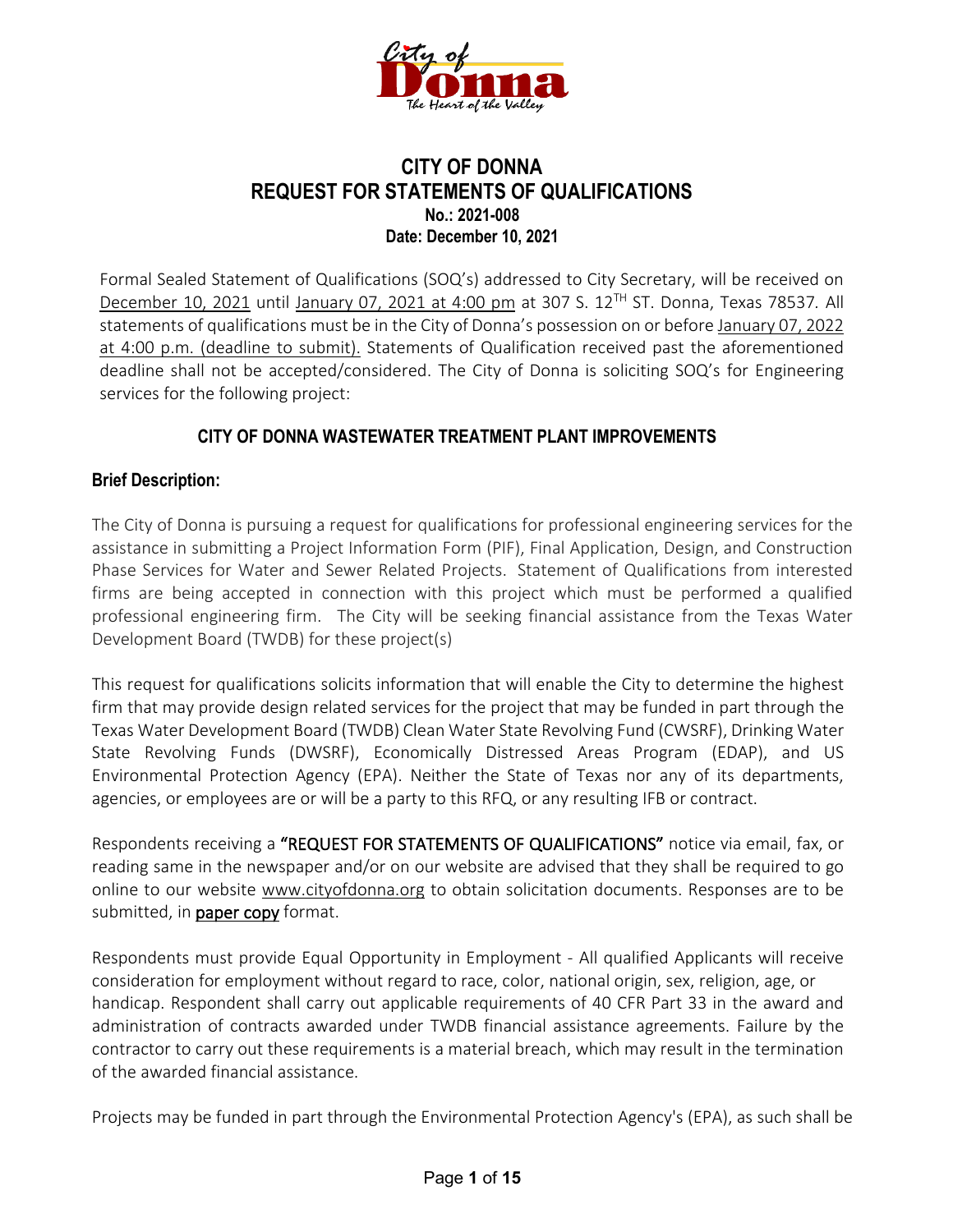subject to "fair share policy," which includes EPA approved "fair share goals" for Minority Business Enterprise (MBE) and Women Business Enterprise (WBE) firms in the Construction, Supplies, Equipment, and Services procurement categories. (refer to Instruction to Respondents for details). All Federal Acquisition Regulations are applicable to this project, including the U.S. Environmental Protection Agency (EPA) requirements regarding procurement, cost and pricing data, solicitation of Disadvantaged Business Enterprise (DBE) and Equal Employment Opportunity (EEO). This procurement is subject to procedures and requirements of 40 CFR 31.36.

The City reserves the right to negotiate with any and all firms that submit qualifications, as per the Texas Professional Services Procurement Act, Texas Government Code Section 2254.004 and Texas Local Government Code Section 271.118. The City of Donna will evaluate the Statements of Qualifications of the firms on the basis of technical ability, experience, and ability to perform the work. The intent of the City is to hire a firm to provide professional design services. The City will rank candidates by order of the highest qualification.

The City of Donna does not discriminate on the basis of race, color, national origin, sex, religion, age or disability in employment or provision of services, programs or activities.

[Questions may be emailed to jgonzalez@cityofdonna.org,](mailto:Questions%20may%20be%20emailed%20to%20jgonzalez@cityofdonna.org,) please be sure to indicate the relative project number and project title. All issued Addendum(s), for this project, shall be posted on our website: www.cityofdonna.org.

The City of Donna reserves the right to refuse and reject any or all responses, to waive any or all formalities, or technicalities, and to accept the SOQ to be the best and most advantageous to the City of Donna and hold the response es for a period of ninety (90) days without taking action.

Hand-delivery SOQ's: 307 S. 12<sup>TH</sup> ST. Donna, Texas 78537

If using Land Courier (i.e., Fedex, UPS): 307 S. 12<sup>TH</sup> ST. Donna, Texas 78537

Mail SOQ's: 307 S. 12<sup>th</sup> St. Donna, Texas 78537

Envelopes must be clearly marked: **PROJECT No.**:\_\_*2021-008*\_\_\_\_\_\_\_\_\_\_\_\_\_

**SOQ- CITY OF DONNA WASTEWATER TREATMENT PLANT IMPROVEMENTS**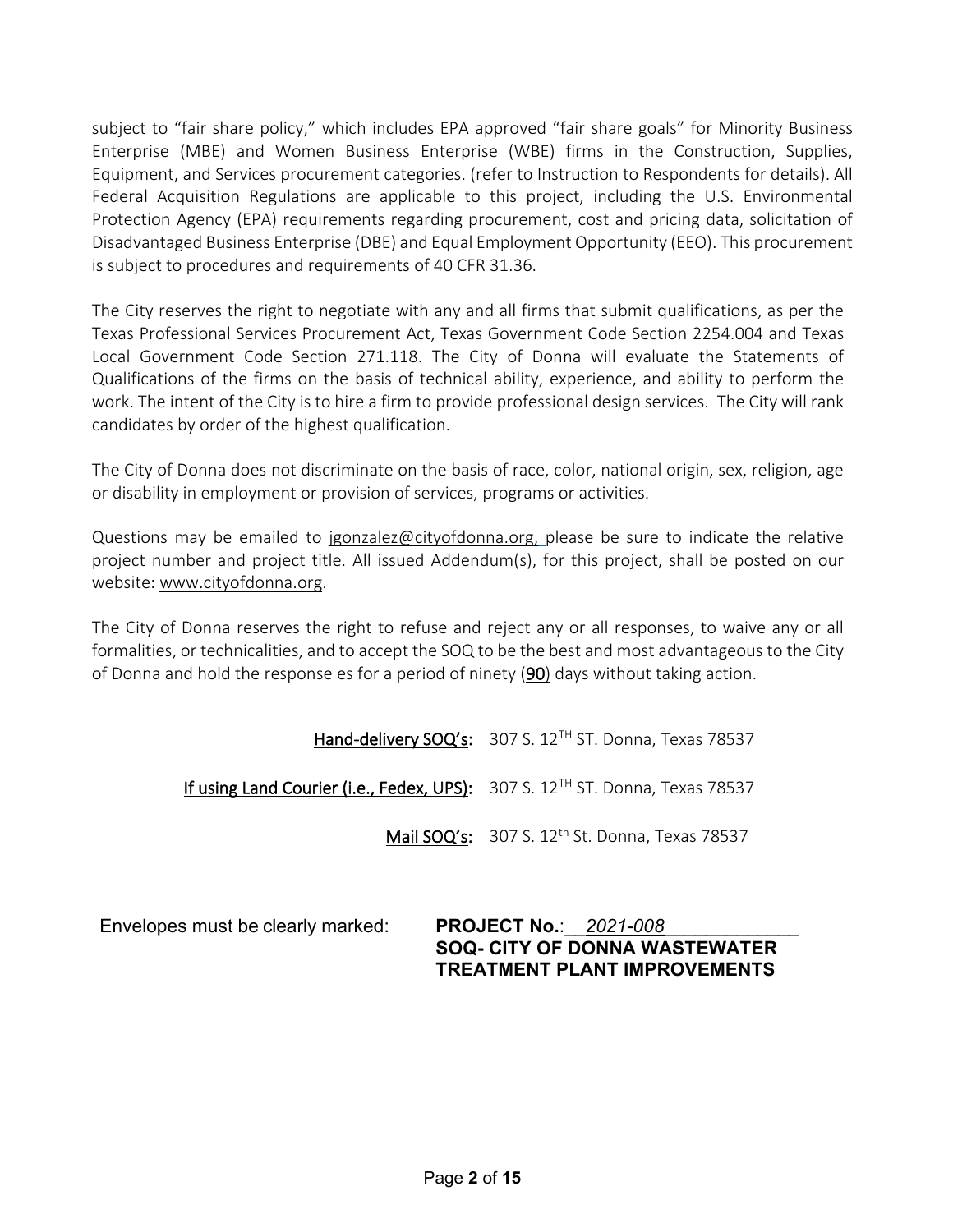# **SECTION 2- INSTRUCTIONS TO RESPONDENTS**

#### **PURPOSE**

The purpose of this solicitation document is to solicit Statement of Qualifications (SOQ) for Professional Service Contract(s) related to the City of Donna WWTP Expansion Project.

#### **SCOPE**

The Scope of Work will consist of providing professional services related to the improvements of the City of Donna WWTP Expansion Project professional Services will include preliminary engineering, final design, bid phase services, construction phase services, closeout, and assistance with the Texas Water Development Board.

#### **SUBMITTAL OF SOQ SEALED SOQ INSTRUCTIONS**

SOQs shall be submitted in sealed envelopes addressed to Mr. Gonzalez and shall be clearly labeled: Project # 2021-008 – City of Donna Wastewater Treatment Plant Expansion. Responses must be received by January 07, 2022. No late  $SOQ's$  shall be accepted. Five (5) complete sets and one (1) electronic files on thumb drive are to be submitted. One (1) ORIGINAL marked "ORIGINAL" and Four (4) COPIES marked "COPY 1", "COPY 2", "COPY 3", etc. of their response, complete with all supporting documentation.) SOQs submitted by facsimile (fax) shall NOT be accepted. Submittal of a SOQ in response to this solicitation for Statements of Qualification (SOQ) constitutes an offer by the respondent and if accepted by the City, a contract. Once submitted **SOQs**, become the property of the City of Donna and as such the City reserves the right to use any ideas contained in any proposal regardless of whether that respondent/firm is selected. Submission of a response to this solicitation, by any respondent, shall indicate that the respondent(s) has/have accepted the conditions contained in the SOQ, unless clearly and specifically noted in the SOQ submitted and confirmed in the contract between the City and the successful respondent otherwise. **SOQs**, which do not comply with these requirements, may be rejected at the option of the City. No late **SOQs** will be accepted. They will be returned to respondent unopened (if properly identified). Failure to meet **SOQ** requirements may be grounds for disqualification. Respondents are advised that a formal Sealed Response submittal is required.

Hand-delivery SOQ's: 307 S. 12<sup>TH</sup> ST. Donna, Texas 78537

If using Land Courier (i.e., Fedex, UPS): 307 S. 12<sup>th</sup> ST. Donna, Texas 78537

Mail SOQ's: 307 S. 12<sup>th</sup> ST. Donna, Texas 78537

**ADDENDA AND MODIFICATIONS**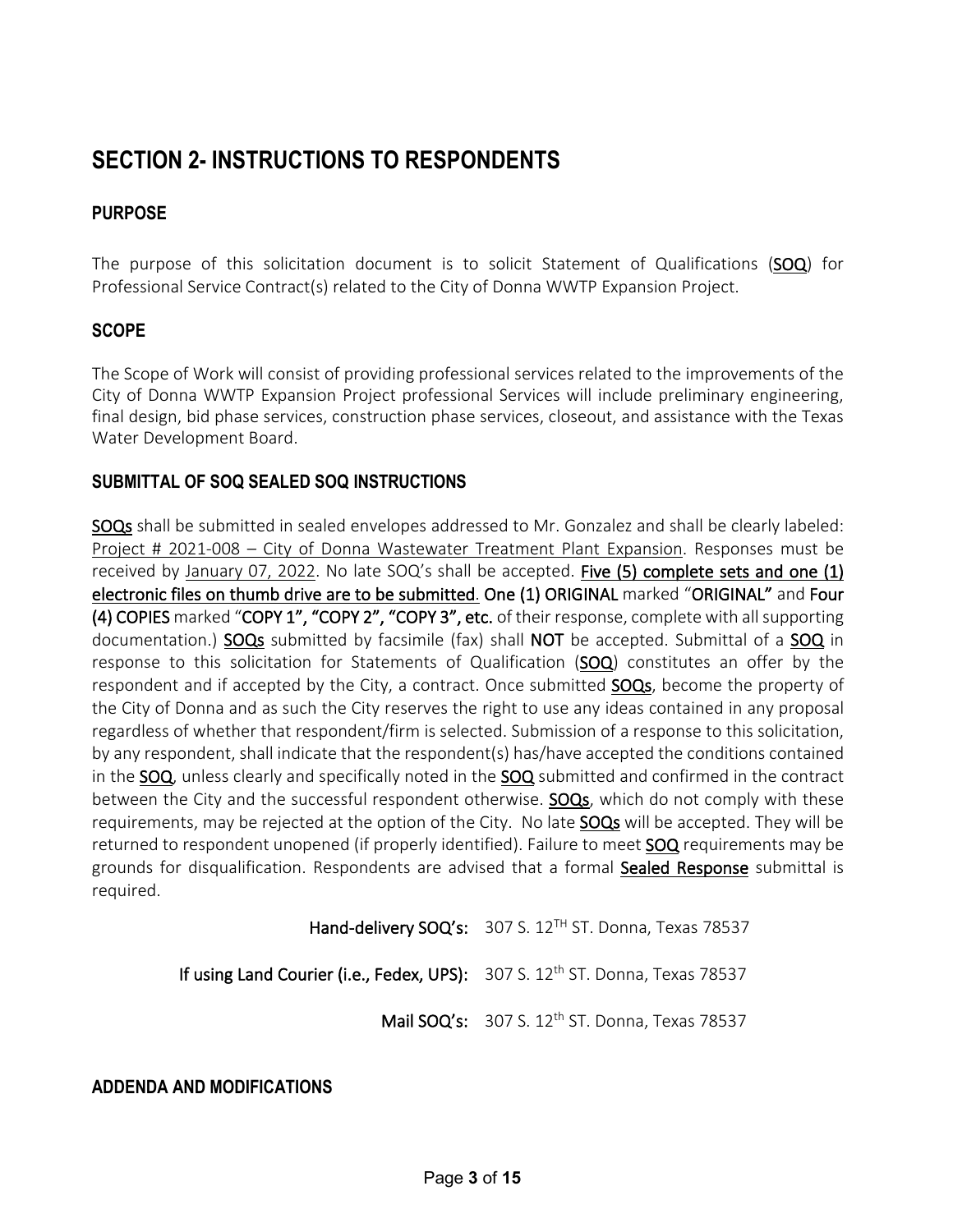Any changes, additions, or clarifications to the **SOQ** are made by amendments (addenda). Any respondent in doubt as to the true meaning of any part of the **SOQ** or other documents may request an interpretation from the Purchasing Department. At the request of the respondent, or in the event the Purchasing Department deems the interpretation to be substantive, the interpretation will be made by written addendum issued by the Purchasing Department. Such addendum and/or notice of addendum will be mailed by certified mail (return receipt requested), e-mailed, posted on our website, hand delivered and/or faxed, to all respondents receiving the original **SOQ** and will become part of the SOQ package having the same binding effect as provisions of the original SOQ. It shall be the respondent(s) responsibility to ensure that they have received all Addenda in respect to this project. Furthermore, respondents are advised that they must recognize, comply with, and attach a signed copy of each Addendum, which shall be made part of their Submittal. Respondent(s) signature on Addenda shall be interpreted as the respondent's "recognition and compliance to" official changes as outlined by the City of Donna and as such are made part of the original **SOQ** documents. Failure of any respondent to receive any such addendum or interpretation shall not relieve such Respondent from its terms and requirements. Addendums are available online at www.cityofdonna.org. No verbal explanations or interpretations will be binding. In order to have a request for interpretation considered, the request must be submitted in writing via email to: jgonzalez@cityofdonna.org and must be received by the City of Donna no later than five (5) days prior to the **SOQ** closing date. The City of Donna does not assume responsibility for the receipt of any addendum sent to respondents.

#### **SUBMITTAL FORMAT**

In order for your SOQ to be considered responsive, the following information should be included at a minimum: The SOQ submittal shall not exceed **twenty-three (23) pages**. Divide all three Sections (1, 2 & 3) using tabs. The cover, table of contents, Section 3 (Appendix), and tabs do not count towards the page limit.

Do not submit pricing information. If pricing information is submitted, the response to the RFQ will not be considered.

#### **COST OF PREPARING RESPONSE**

Issuance of this SOQ does not commit the City of Donna, in any way, to pay any costs incurred in the preparation and submission of a **SOQ**. All costs related to the preparation, submission, and/or subsequent materials or presentations related to this **SOQ** shall be borne solely by the respondent.

#### **EQUAL EMPLOYMENT OPPORTUNITY**

Respondent agrees that they will not discriminate in hiring, promotion, treatment, or other terms and conditions of employment based on race, sex, national origin, age, disability, or in any way violate Title VII of 1964 Civil Rights Act and amendments, except as permitted by said laws.

#### **COMMUNICATION /ANTI-LOBBY**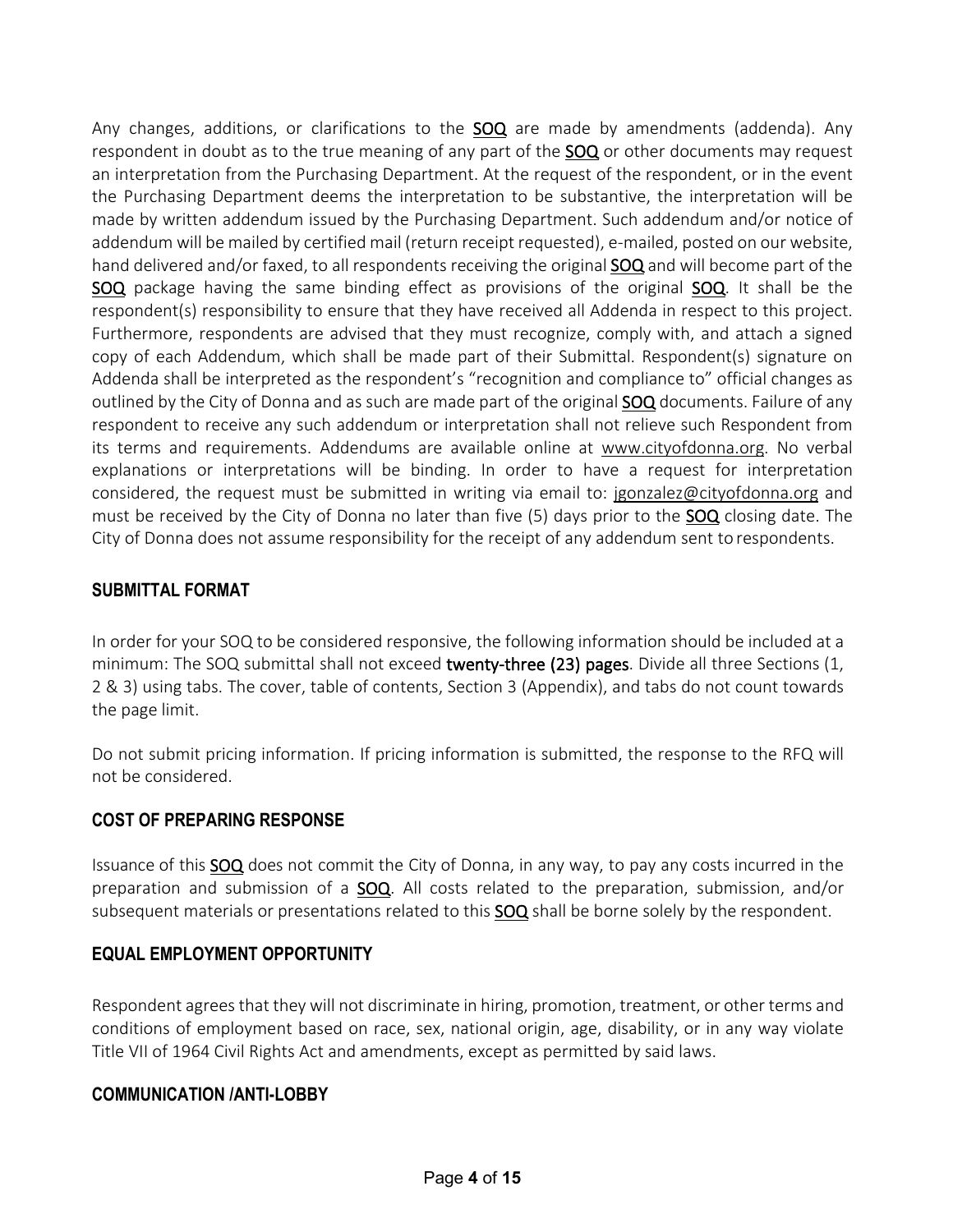Respondents or their representatives are prohibited from communicating with any City of Donna officials to include City Commissioners.

Respondents or their representatives are prohibited from communicating with City employees regarding this RFQ, except as provided under "Technical Questions," from the time the solicitation is released until the contract is awarded.

Violation of this provision by the Respondent and/or their agent may lead to disqualification of the Respondent's SOQ from consideration.

#### **LITIGATION**

Be advised that any Respondent that is involved in any litigation with the City of Donna will not be considered for award of this service contract.

#### **CONFLICT OF INTEREST**

#### CHAPTER 176 OF THE TEXAS LOCAL GOVERNMENT CODE

Effective January 1, 2006, Chapter 176 of the Texas Local Government Code requires that any vendor or person considering doing business with a local government entity disclose in the Questionnaire Form CIQ, the vendor or person's affiliation or business relationship that might cause a conflict of interest with a local government entity. By law this questionnaire must be filed with the records administrator of the City of Donna no later than the  $7<sup>th</sup>$  business day after the date the person becomes aware of facts that require the statement be filed. See Section 176.006, Local Government Code. A person commits an offense if the person violates Section 176.006, Local Government Code. An offense under this section is a Class C misdemeanor.

For more information or to obtain Questionnaire CIQ go to the Texas Ethics Commission web page at www.ethics.state.tx.us/forms/CIQ.pdf.

#### **IF YOU HAVE ANY QUESTIONS ABOUT COMPLIANCE, PLEASE CONSULT YOUR OWN LEGAL COUNSEL. COMPLIANCE IS THE INDIVIDUAL RESPONSIBILITY OF EACH PERSON OR AGENT OF A PERSON WHO IS SUBJECT TO THE FILING REQUIREMENT. AN OFFENSE UNDER CHAPTER 176 IS A CLASS "C" MISDEMEANOR.**

#### **HOUSE BILL (H.B.) 1295 – "DISCLOSURE OF INTERESTED PARTIES"**

In 2015, the Texas Legislature adopted House Bill 1295 (H.B. 1295) has been revised. *Portions of the*  text of subsection as amended by Acts 2017, 85th R.S., Ch. 526 (SB 255) **(Changes identified by** italicized text apply only to a contract entered into or amended on or after January 1, 2018).

#### **Sec. 2252.908. DISCLOSURE OF INTERESTED PARTIES**

- (a) In this section:
	- *(1)* "Business entity" means any entity recognized by law through which business is conducted, including a sole proprietorship, partnership, or corporation.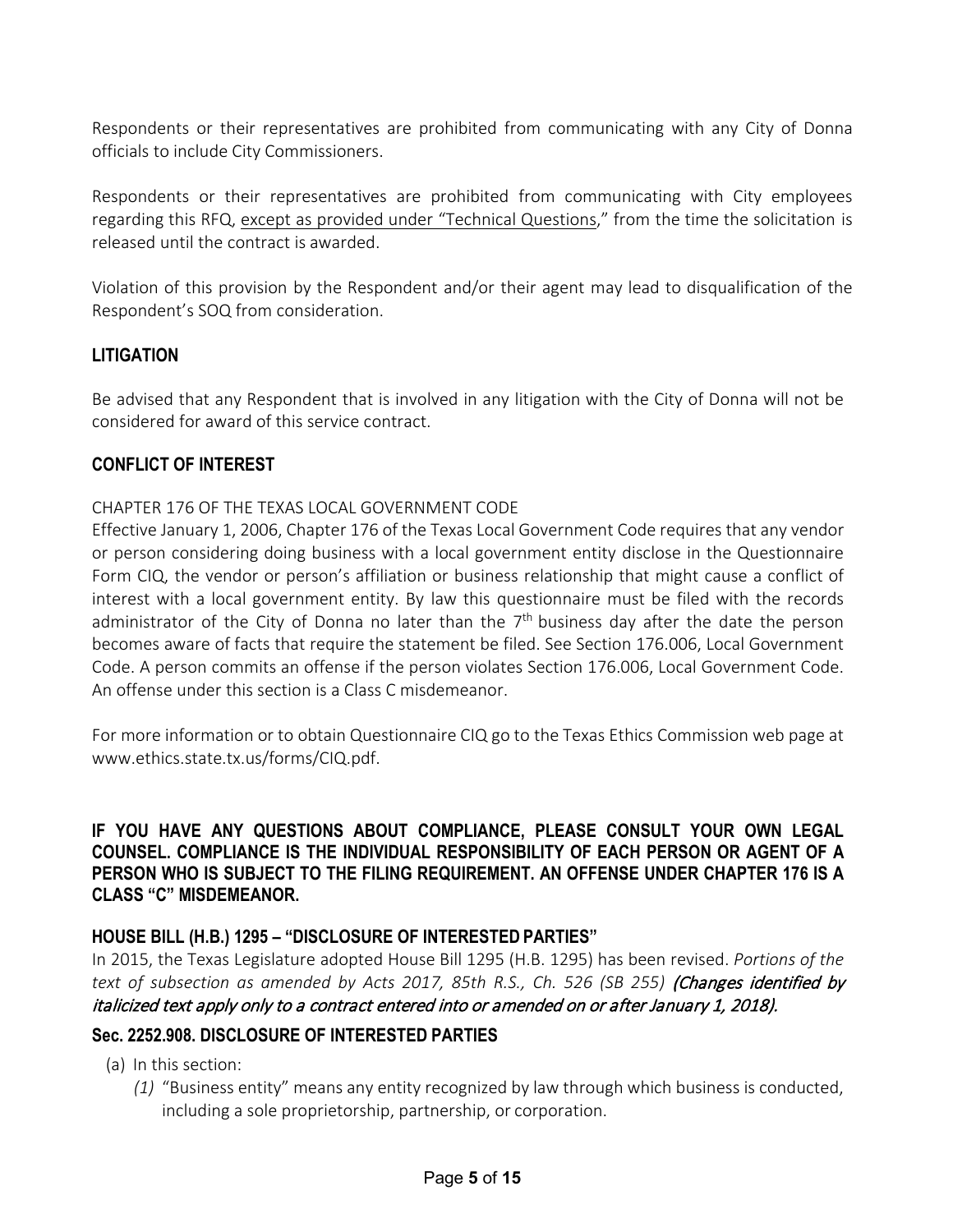- *(2)* "Governmental entity" means a municipality, county, public school district, or specialpurpose district or authority.
- *(3)* "Interested party" means a person who has a controlling interest in a business entity with whom a governmental entity or state agency contracts or who actively participates in facilitating the contract or negotiating the terms of the contract, including a broker, intermediary, adviser, or attorney for the business entity.
- *(4)* "State agency" means a board, commission, office, department, or other agency in the executive, judicial, or legislative branch of state government. The term includes an institution of higher education as defined by Section 61.003, Education Code.
- *(5)* This section applies only to a contract of a governmental entity or state agency that:
- *(6)* requires an action or vote by the governing body of the entity or agency before the contract may be signed; or
- *(7)* has a value of at least \$1 million.

#### **HOUSE BILL (H.B.) 1295 – "DISCLOSURE OF INTERESTED PARTIES" Continued:**

- *(b) Notwithstanding Subsection (b), this section does not apply to:*
	- *(1) a sponsored research contract of an institution of higher education;*
	- *(2) an interagency contract of a state agency or an institution of higher education;*
	- *(3) a contract related to health and human services if:*
		- *(A) the value of the contract cannot be determined at the time the contractis executed; and*
			- *(B) any qualified vendor is eligible for the contract;*
	- *(4) a contract with a publicly traded business entity, including a wholly owned subsidiary of the business entity;*
	- *(5) a contract with an electric utility, as that term is defined by Section 31.002, Utilities Code; or*
	- *(6) a contract with a gas utility, as that term is defined by Section 121.001, Utilities Code.*
- (c) A governmental entity or state agency may not enter into a contract described by Subsection (b) with a business entity unless the business entity, in accordance with this section and rules adopted under this section, submits a disclosure of interested parties to the governmental entity or state agency at the time the business entity submits the signed contract to the governmental entity or state agency.
- *(d) The disclosure of interested parties must be submitted on a form prescribed by the Texas Ethics Commission that includes:*
	- *(1) a list of each interested party for the contract of which the contracting business entity is aware; and*
	- *(2) a written, unsworn declaration subscribed by the authorized agent of the contracting business entity as true under penalty of perjury that is in substantially the following form:*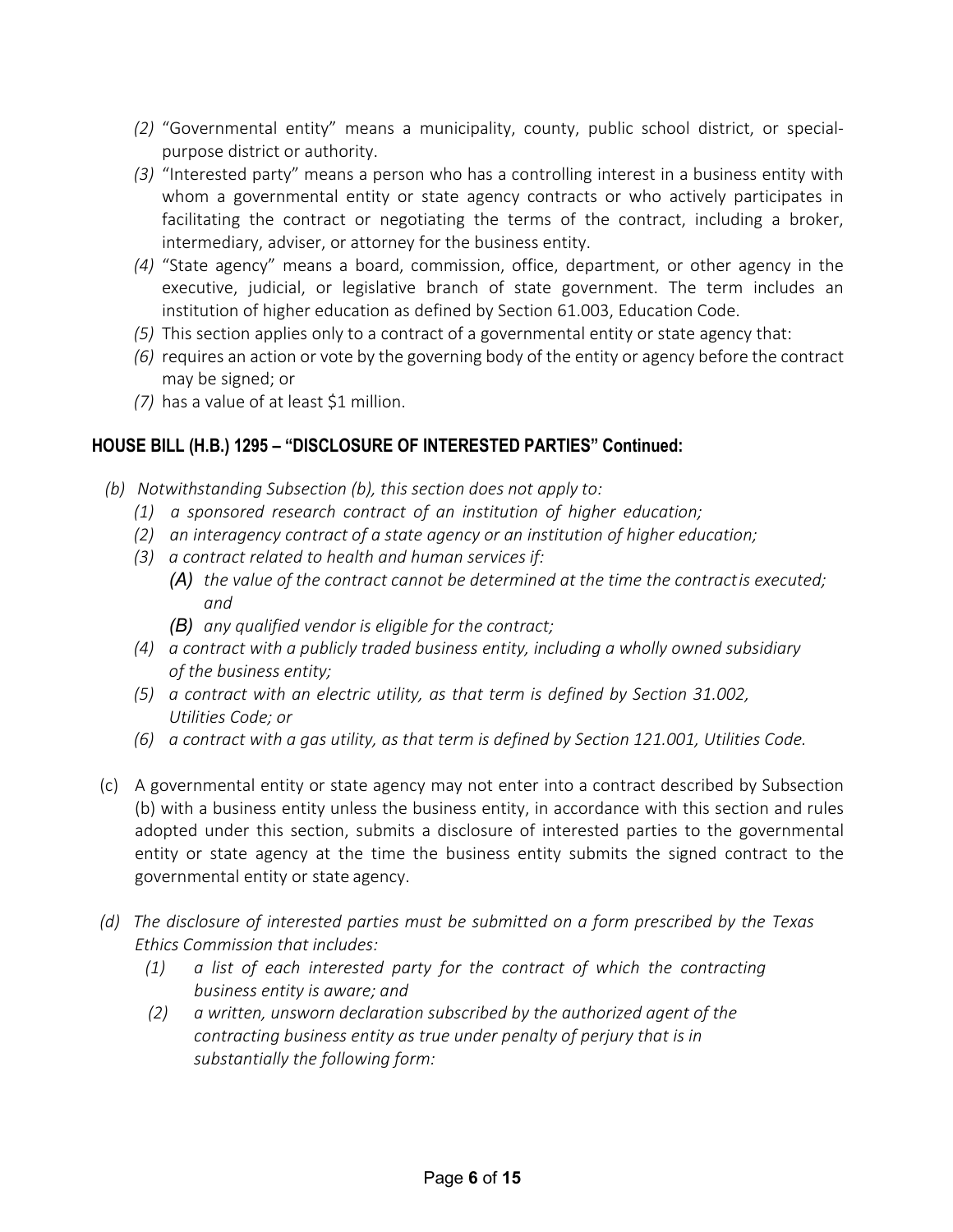| "My name is                                                                        | my                |             |            |     |
|------------------------------------------------------------------------------------|-------------------|-------------|------------|-----|
| date of birth is                                                                   | and my address is |             |            |     |
| (Street)                                                                           | (City)            | (State)     | (Zip Code) |     |
| (Country)                                                                          |                   |             |            |     |
| I declare under penalty of perjury that the foregoing is true and correct.         |                   |             |            |     |
| Executed in County, State of the control on the<br>of , $\qquad \qquad$<br>(Month) | (Year)            |             |            | day |
|                                                                                    |                   | Declarant". |            |     |

#### **DBE PARTICIPATION AND STANDARDS**

The consultant may be requested to participate on a TWDB Funded Project. If the project is funded through the TWDB please note that the contract for that particular project is contingent on funding and approval through the TWDB's DWSRF and/or CWSRF Programs.

This RFQ is issued in accordance with Section 2254 of the Texas Government Code (Professional Services Act) and Title 40 Code of Federal Regulations, Part 31 (Uniform Administrative Requirements for Grants and Cooperative Agreements to State and Local Governments).

Any contract or contracts awarded under this Request for Qualifications (RFQ) are expected to be funded in part by financial assistance from the TWDB. Neither the State of Texas nor any of its departments, agencies, or employees are or will be a party to this RFQ, or any resulting contract.

This contract is subject to the Environmental Protection Agency's (EPA) "fair share policy," which includes EPA approved "fair share goals" for Minority Business Enterprise (MBE) and Women Business Enterprise (WBE) firms in the Construction, Supplies, Equipment, and Services procurement categories. EPA's policy requires that applicants and prime contractors make a good faith effort to award a fair share of contracts, subcontracts, and procurements to Minority Business Enterprise and Women-Owned Business Enterprise firms. Although EPA's policy does not mandate that the fair share goals be achieved, it does require applicants and prime contractors to demonstrate use of the six affirmative steps. The current fair share goals for the State of Texas are as follows:

| Category     | MBE Goal - % | WBE Goal - |
|--------------|--------------|------------|
| Construction | 34.80        | 6.70       |
| Supplies     | 9.70         | 5.20       |
| Equipment    | 7.20         | 4.10       |
| Services     | 16.10        | 21.30      |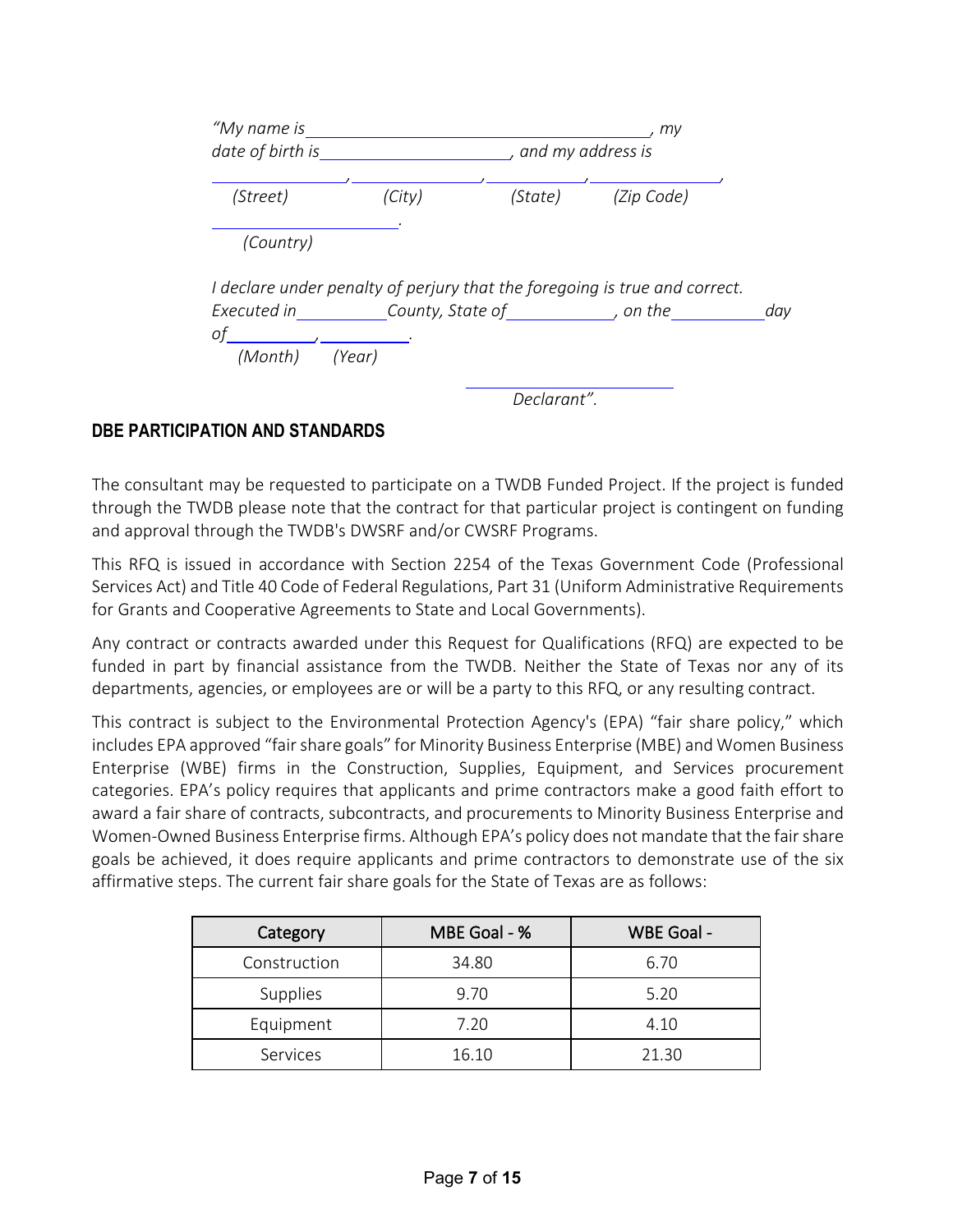Equal Opportunity in Employment - All qualified Applicants will receive consideration for employment without regard to race, color, national origin, sex, religion, age, or handicap. The contractor shall carry out applicable requirements of 40 CFR Part 33 in the award and administration of contracts awarded under TWDB financial assistance agreements. Failure by the contractor to carry out these requirements is a material breach, which may result in the termination of the awarded financial assistance.

All Federal Acquisition Regulations are applicable to this project, including the U.S. Environmental Protection Agency (EPA) requirements regarding procurement, cost and pricing data, solicitation of Disadvantaged Business Enterprise (DBE) and Equal Employment Opportunity (EEO). This procurement is subject to procedures and requirements of 40 CFR 31.36. It is the responsibility of the applicant to make a good faith effort in offering fair opportunity for participation in this project. Documentation of applicable efforts will be required.

# **SECTION 3 -STATEMENTOFQUALIFICATIONS(SOQ) REQUIREMENTS**

#### **GENERAL**

- A. Respondents should carefully read the information contained herein and submit a complete response to all requirements and questions as directed.
- B. Submittals and any other information submitted by Respondents in response to this RFQ shall become the property of the City of Donna.
- C. Failure to comply with the requirements contained in this RFQ may result in a finding that the respondent is not qualified and is ineligible to submit a proposal or

#### **SUBMITTAL FORMAT**

In order for your SOQ to be considered responsive, the following information should be included at a minimum: The SOQ submittal shall not exceed twenty-three (23) pages. Divide all three Sections (1, 2, & 3) using tabs. The cover, table of contents, Section 3 (Appendix), and tabs do not count towards the page limit.

Do not submit pricing information. If pricing information is submitted, the response to the RFQ will not be considered.

Statement of Qualification Package will include the following:

• Cover Letter (1-page limit)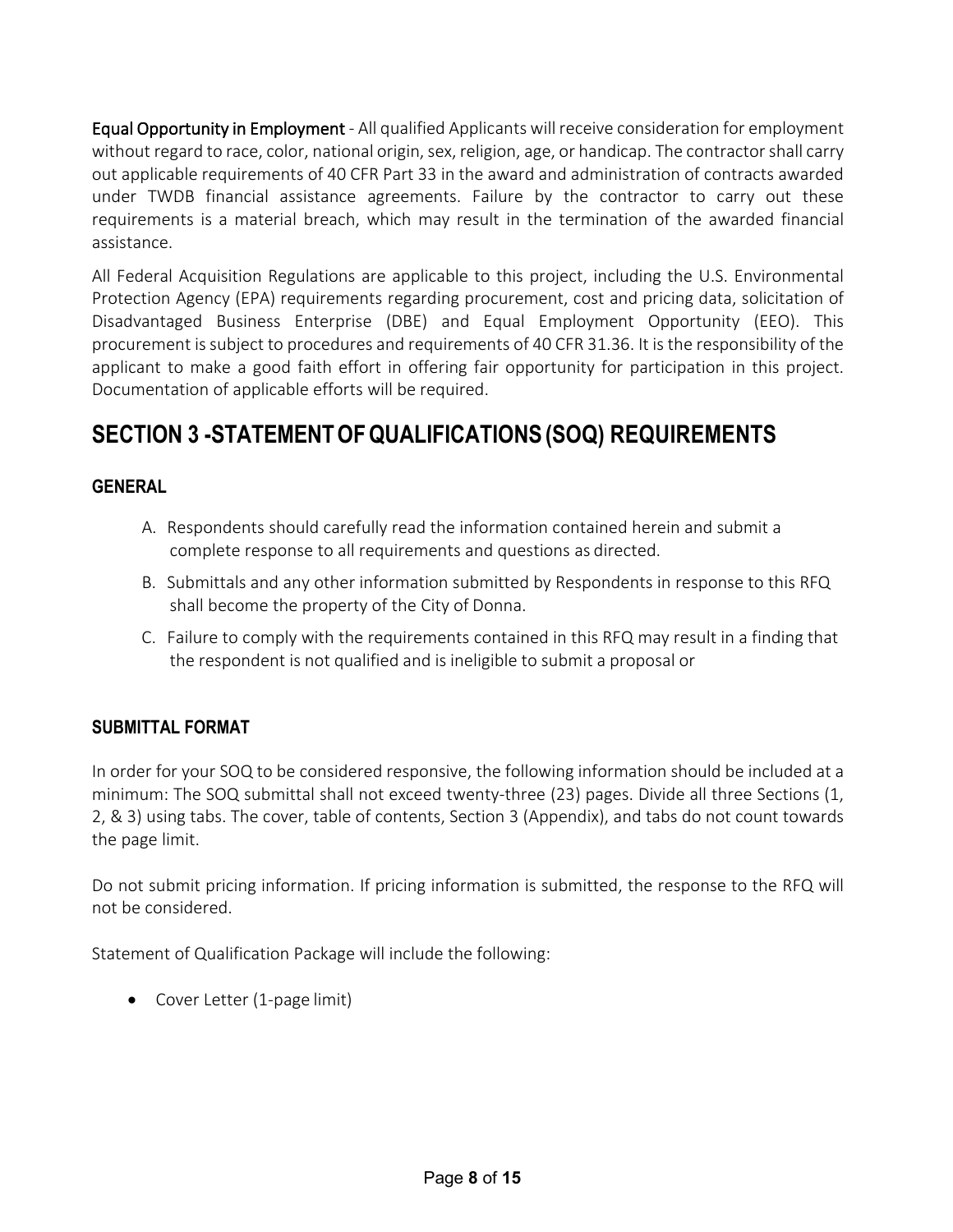# SOQ RESPONSE - SECTION 1

- Firm Profile– Respondents shall include a summary of the firm, including years firm has been in business, names, title, and phone number of the official contact, and specific services your firm provides, addresses of all firm offices, identifying in which office the work will be performed, and any litigation disclosure (2-pages limit)
- Understanding of the Project- Describe your firms understanding of the Project potential problems and concerns. Highlight previous work/projects your firm have completed for similar project in the Rio Grande Valley (4- pages limit)
- Organizational Chart and Key Personnel Resumes– Provide relevant experience of the proposed project manager and other key personnel and illustrate how the team will be organized. (7-pageslimit). No more than 5 resumes are allowed, one page per individual.

# SOQ RESPONSE - SECTION 2

- Relevant Project Experience- Respondents shall select projects (limit of 5 Projects) which highlight your staff's experience in similar projects in the areas listed below completed within the past 10 years. Projects shall contain dates and contract values, names address and phone numbers of representatives of these municipal, institutional, or private projects who can be contacted as references. (5-pages limit)
- Management Plan- Explain your firm's management approach. (2-pages limit).
- Quality Assurance- Explain your firm's quality assurance program. (2-pageslimit).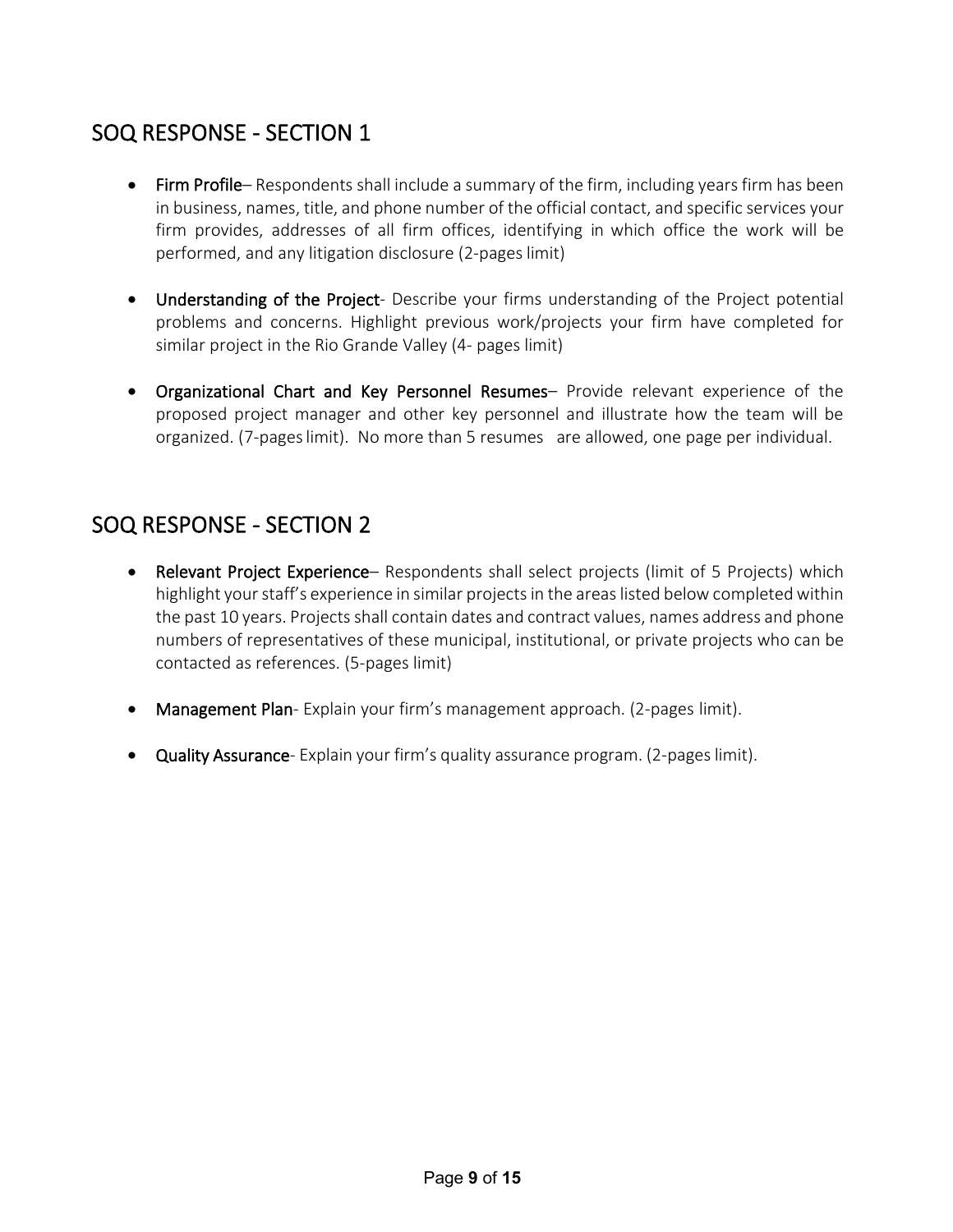# **SECTION 4 - SELECTION PROCESS**

(Does not count towards page limit)

- Appendix
	- $\triangleright$  **Attachment A-** A complete disclosure of any alleged significant prior or ongoing contract failures, any civil or criminal litigation or investigation pending which involves the proposer or in which the proposer has been judged guilty or liable. Provide a letter listing this information.
	- ▶ Attachment B- Certification Regarding Debarment, Suspension, and other Responsibility Matters
	- Attachment C- Complete Conflict of Interest Questionnaire (CIQ)
	- Attachment D- Certificate of Interested Parties- Form 1295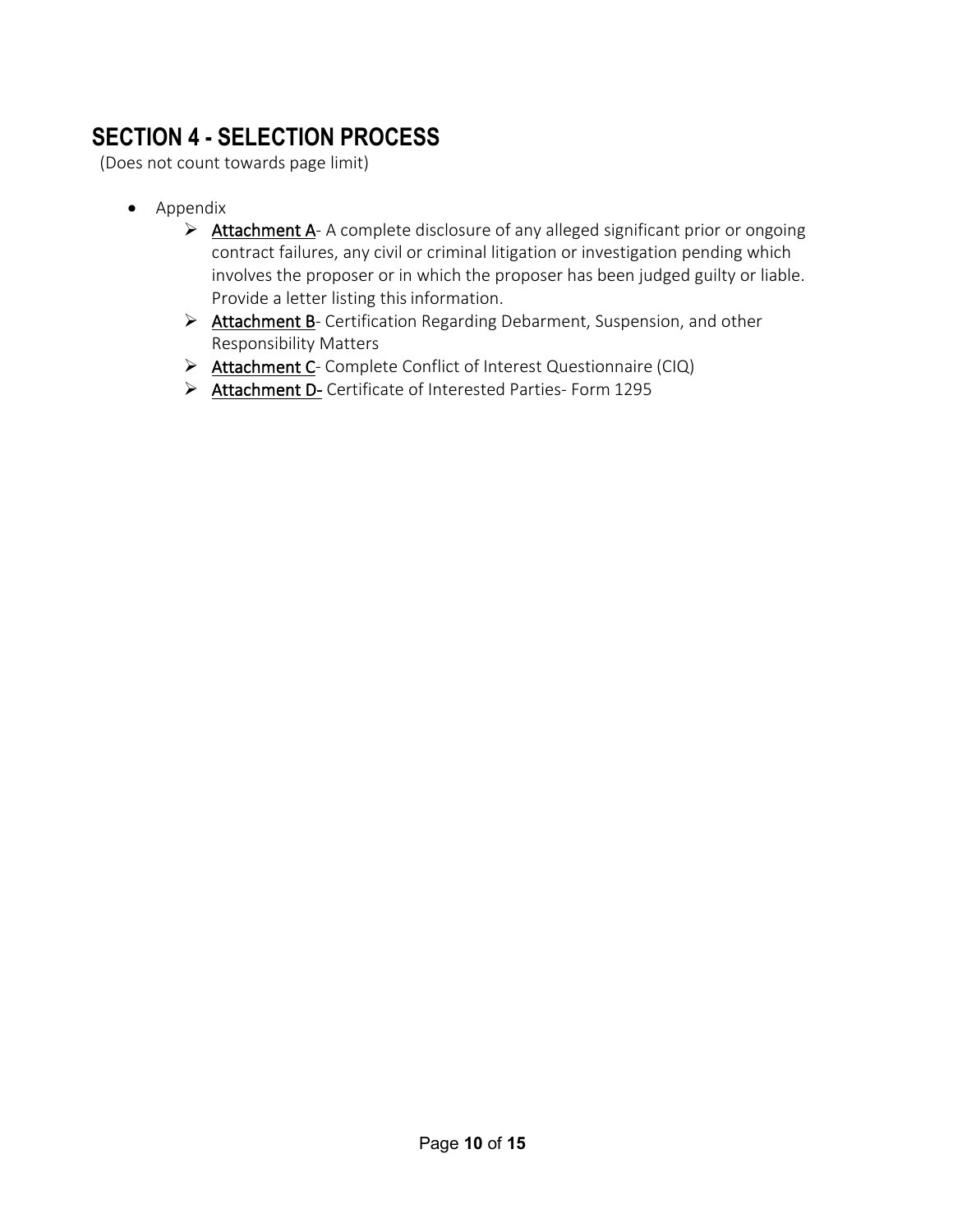# SECTION 4 - SELECTION PROCESS (continued)

## **EVALUATION PROCESS**

After the deadline for receipt of **SOQ's**, an evaluation committee made up of the City Manager's designated representative(s): Deputy City Manager, City Engineer, Public Works Director, Public Utilities Director, Development Services Director, and any additional member selected by the City Manager will review all responses utilizing the evaluation criteria noted below.

Based on the committee's review, it is expected that several firms may be short-listed for further consideration and may be required to submit supplemental information. Additionally, after review of the findings of the committee by the City Manager, selected firms may be required to make a formal presentation before the Mayor and City Commission. Contracts shall be assigned based on the anticipated magnitude and level of effort for each project.

Upon award by the City Commission, the City will enter into negotiations with the selected firm(s) for the purpose of reaching an agreement. If negotiation efforts are successful, a contract will be executed with this firm for the required services. If negotiations are unsuccessful, the City will terminate negotiation efforts formally and will open negotiations with next firm. This process will continue until negotiation efforts are successful. The City Commission decision will be final.

## **EVALUATION CRITERIA**

Evaluation of consultants will be completed by a selection committee on the basis of the submitted SOQ. The selection committee shall evaluate and numerically score each SOQ in accordance with the criteria and point value listed below. Points for each criterion may be awarded from lowest point value to the highest point value indicated. Failure to provide any item will result in lowest points being awarded for stated criterion.

| <b>Criteria</b>                            | <b>Points</b> |
|--------------------------------------------|---------------|
| <b>Firm Profile</b>                        | 15            |
| Understanding of City of Donna WWTP Issues | 25            |
| Org Chart and Personnel                    | 20            |
| <b>Relevant Project Experience</b>         | 35            |
| <b>Management Plan</b>                     | 5             |
| <b>Quality Assurance Plan</b>              | 5             |
| <b>Total</b>                               | 100           |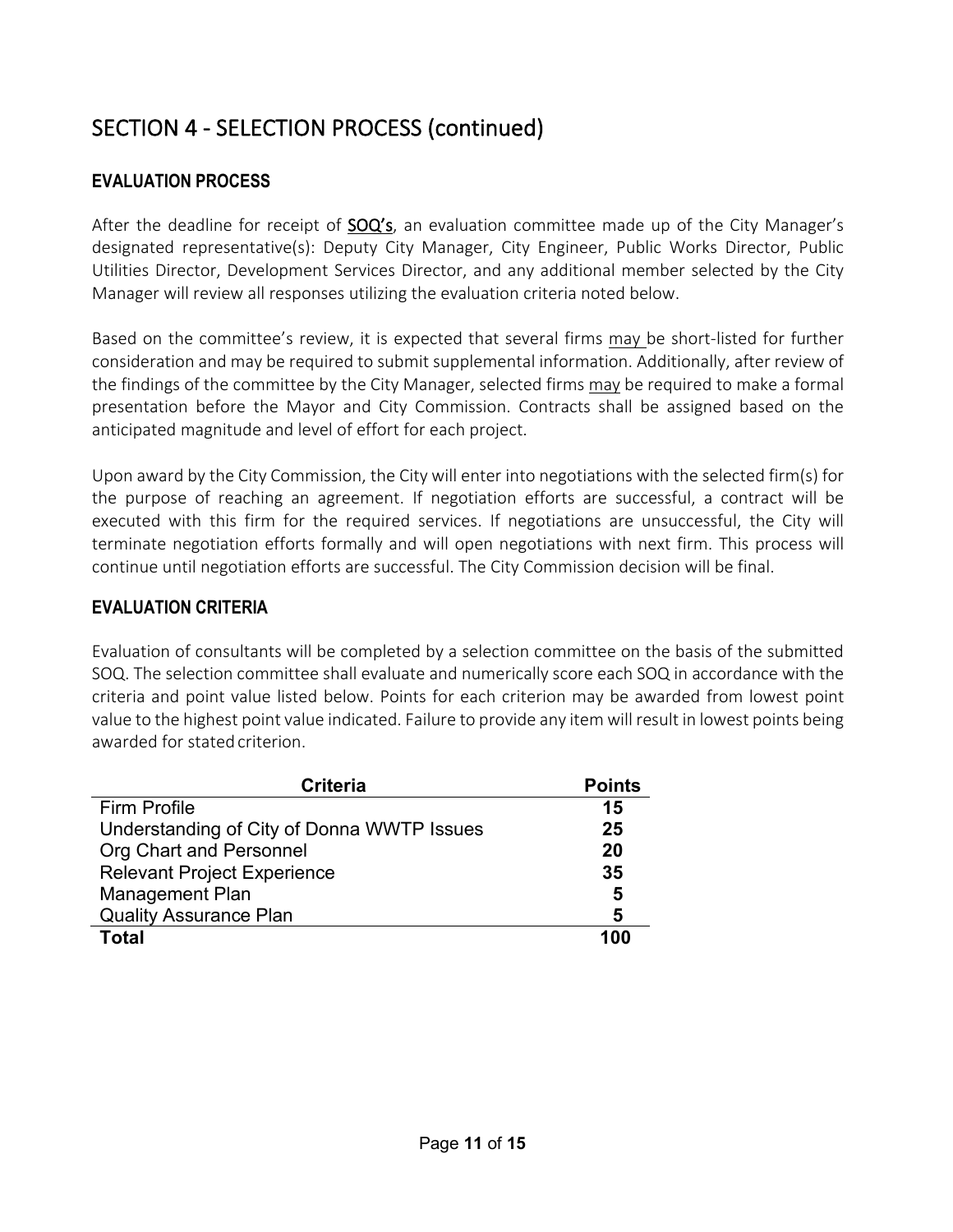## **INTERVIEWS AND PRESENTATIONS**

In fairness to all firms, requests for interviews prior to the closing time and date will not be permitted. Interviews with selected firms may or may not be requested by the City after the closing date. Selection may be made strictly from the information provided in the RFQ. However, the City reserves the right to conduct interviews with and request presentations from any respondents.

## SECTION 5 - AGREEMENT

The approved selected firms will be asked to provide and negotiate scope and fee proposals for individual projects on a case-by-case basis throughout the duration of the two-year qualification period as assigned by the City of Donna. Once individual scope and fee proposals are negotiated with the City of Donna, the firms must agree to enter into a professional services agreement in substantially the form and terms as included in the attached sample agreement. If scope and fee proposal negotiations are not attained for any given project, the City of Donna will move to the next qualified firm in the rotation list until a negotiation is attained.

# SECTION 6 - STANDARD INSURANCE REQUIREMENTS

#### **6.1 CONSTRUCTION/SERVICES/PROFESSIONAL SERVICES**

The Certificate of Insurance should be made to the City of Donna and should reference the operation.

All certificates must be received prior to commencement of service/work. All Certificates of insurance shall be approved by the Risk Manager and/or his/her designated representative prior to the commencement of any work.

In the event the insurance coverage expires prior to the completion of this contract, a renewal certificate shall be issued thirty (30) days prior to said expiration date. The City must be notified at least thirty (30) days prior to any material change in and/or cancellation and/or non-renewals of such policies.

The term "City" shall include The City of Donna and their employees, officers, officials, agent, and volunteers in respect to the contracted services. Any failure on the part of the City to request required insurance documentation shall not constitute a waiver of the insurance requirement.

The City reserves the right to make reasonable requests or revisions pertaining to the types and limits of that coverage.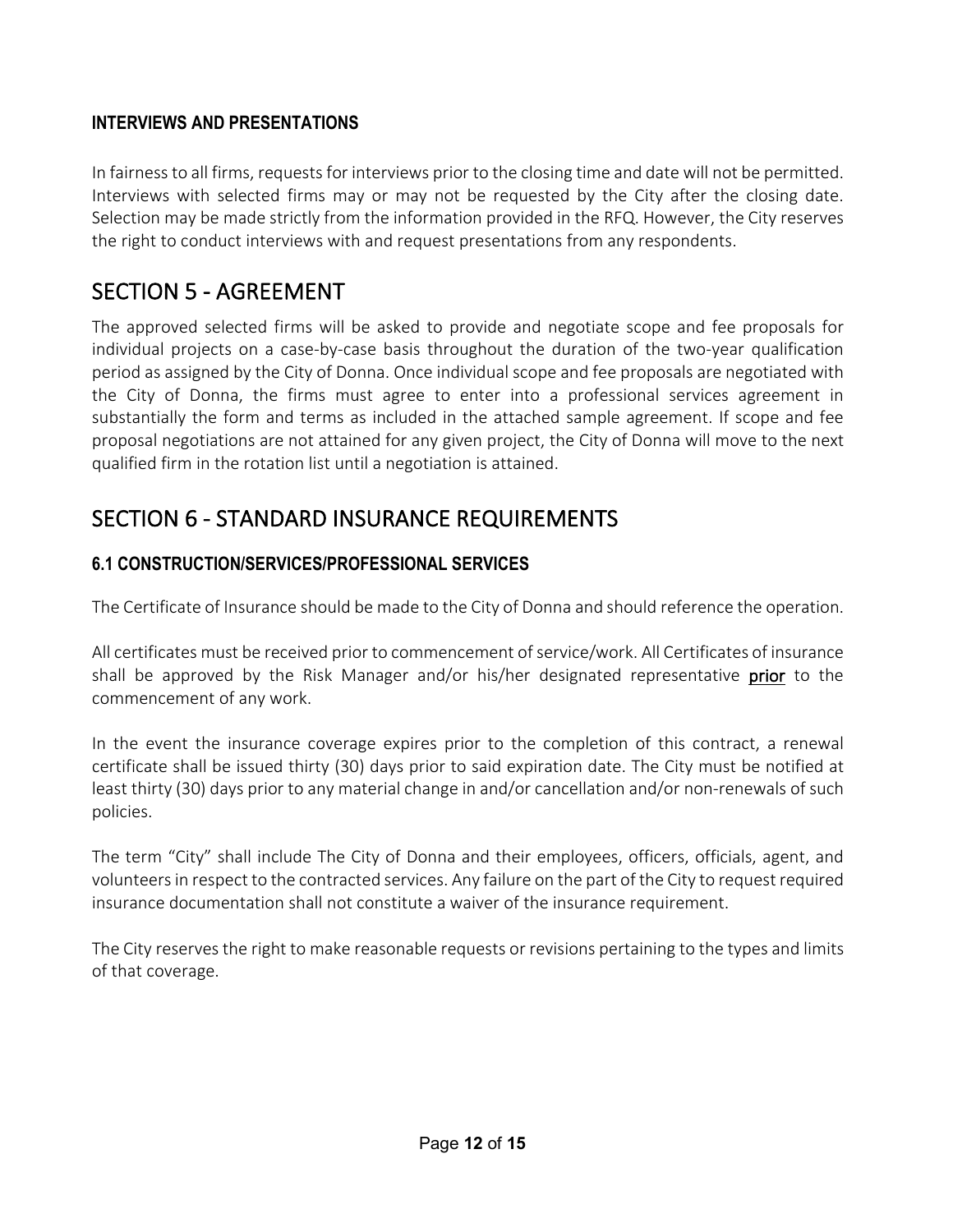## **6.1 CONSTRUCTION/SERVICES/PROFESSIONAL SERVICES Continued:**

During the term of the Contract, the successful contractor/respondent/selected firm shall acquire and maintain, for the duration of the contract period the following insurances:

A. Comprehensive Commercial General Liability: The Contractor/Respondent/Selected Firm shall provide minimum limits of \$1,000,000 each occurrence, \$2,000,000 annual aggregate combined single limit for bodily injury and property damage liability. This shall include premises/operations, independent contractors, products, completed operations, personal and advertising injury, and contractual liability. This insurance shall apply as primary insurance with respect to any other insurance or self-insurance programs maintained by the City and shall name the "City of Donna" as an additional insured with a waiver of subrogation. The policy of insurance shall be written on an "occurrence"form.

Blanket "XCU" – Explosion, Collapse & Underground Independent Contractors Care, Custody and Control Contractual Liability

No endorsements excluding these coverages are allowed.

Additional Insured Requirement:

To the fullest extent of coverage allowed under Chapter 151 of the Texas Insurance Code, the City of Donna shall be included as additional insured under the CGL policy, using ISO Additional Insured Endorsements CG20101001 and CG20371001, or endorsements providing equivalent coverage, including products completed operations.

B. Business Automobile Liability: The Contractor/Respondent/Selected Firm shall maintain limits of no less than \$1,000,000 combined single limit per occurrence for bodily injury and property damage, and \$2,000,000 annual aggregate. This insurance shall apply as primary insurance with respect to any other insurance or self-insurance programs maintained by the City and shall name the "City of Donna" as an additional insured with a waiver of subrogation. The policy of insurance shall be written on an "occurrence" form.

Applicable as long as no fragile or perishable products are transported; otherwise, Cargo Insurance is required.

Additional Insured Requirement:

To the fullest extent of coverage allowed under Chapter 151 of the Texas Insurance Code, the City of Donna shall be included as additional insured under the CGL policy, using ISO Additional Insured Endorsements CG20101001 and CG20371001, or endorsements providing equivalent coverage, including products completed operations.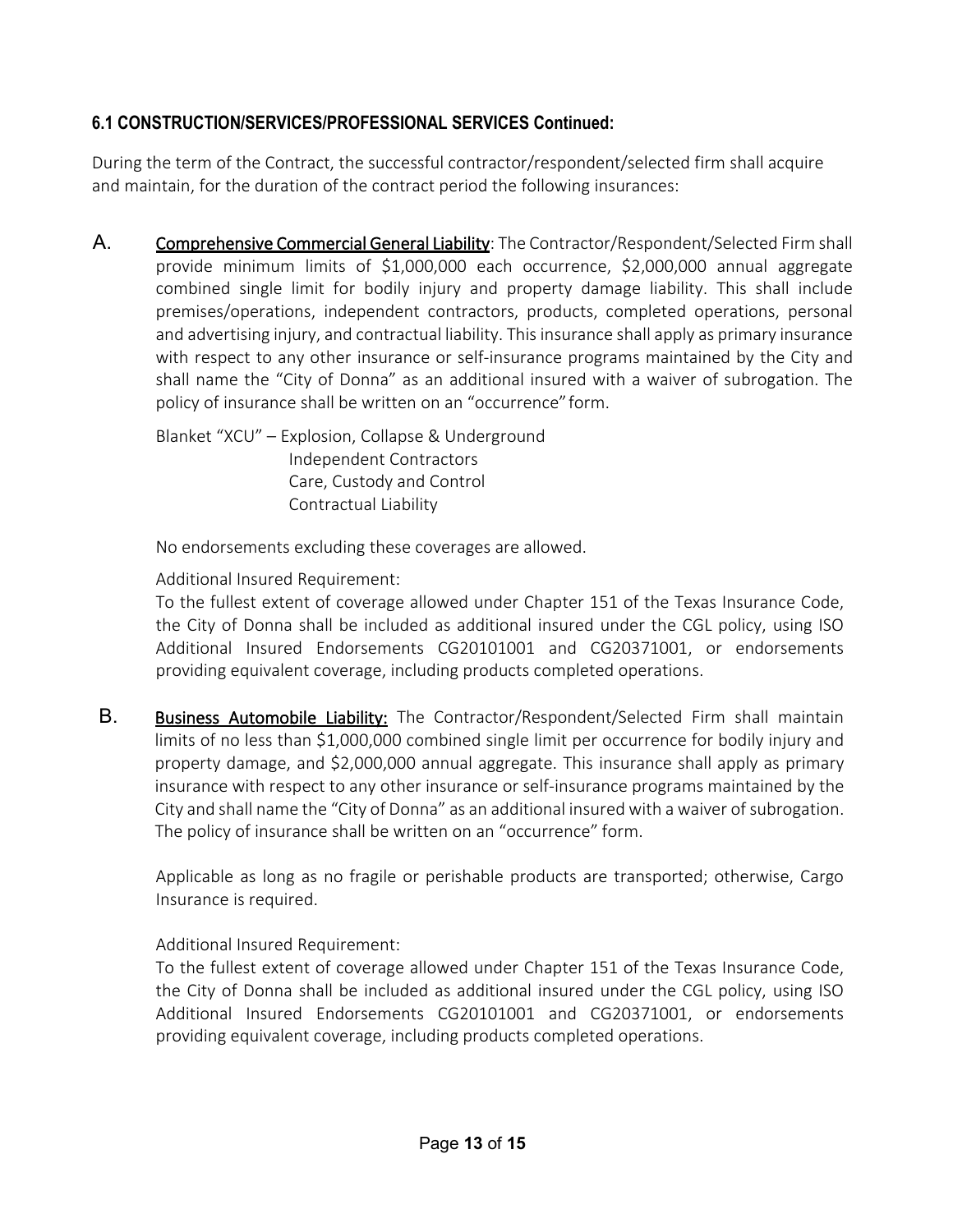## **6.1 CONSTRUCTION/SERVICES/PROFESSIONAL SERVICES Continued:**

#### **C.** Builder's Risk/Fire & Extended Coverage (if applicable)

The Contractor shall insure the building or other work included in this contract on an all-risk (special causes of loss) policy, with an insurance company or companies acceptable to the Owner. The amount of the insurance at all times to be at least equal to the amount paid on account of work and material and plus the value of the work or materials furnished or delivered but not yet paid for by the Owner. Builder's Risk Policies shall cover loss of materials by theft, vandalism, malicious mischief or other loss whether materials are incorporated in the work ornot.

The policies shall be in the names of the City and the Contractor, as their interests may appear, and certificates of insurance shall be delivered to the Owner before monthly partial payments are made. The policy shall provide for the inclusion of names of all other contractors, subcontractors and other employed on the premises as ensured and shall stipulate that the insurance companies shall have no right to subrogation against any contractors, subcontractors or other parties employed on the premises for any work building alterations, construction, or erection to the described property.

D. Workers' Compensation: The contractor/respondent/selected firm shall provide and maintain workers' compensation insurance for all employees in the full amount required by statute and full compliance with the applicable laws of the State of Texas. Employer's Liability insurance shall be provided in amounts not less than

\$1,000,000 per accident for bodily injury by accident; \$1,000,000 policy limit by disease; and \$1,000,000 per employee for bodily injury by disease."

In addition, a Waiver of Subrogation Endorsement shall be provided by the contractor naming the City of Donna in said policy for Worker's Compensation Insurance. Contractor/Respondent/Selected Firm shall further ensure that all of its sub-contractors maintain appropriate levels of workers' compensation insurance.

- E. Professional Services Insurance Provisions: Errors & Omissions (Professional Liability): \$1,000,000 Each Claim Limit \$1,000,000 Aggregate Limit. If coverage is written on a claimsmade basis, the retroactive date shall be on or prior to the date of the contractual Agreement. The certificate of insurance shall state that the coverage is claims-made and include the retroactive date. The insurance shall be maintained for the duration of the contractual Agreement and for four (4) years following completion of the services provides under the contractual Agreement or for the warranty period, whichever is longer. An annual certificate of insurance submitted to the City shall evidence coverage.
- F. Deductible Clause: Contractor/Respondent/Selected Firm to declare self-insured retention or deductible amounts in excess of \$25,000.